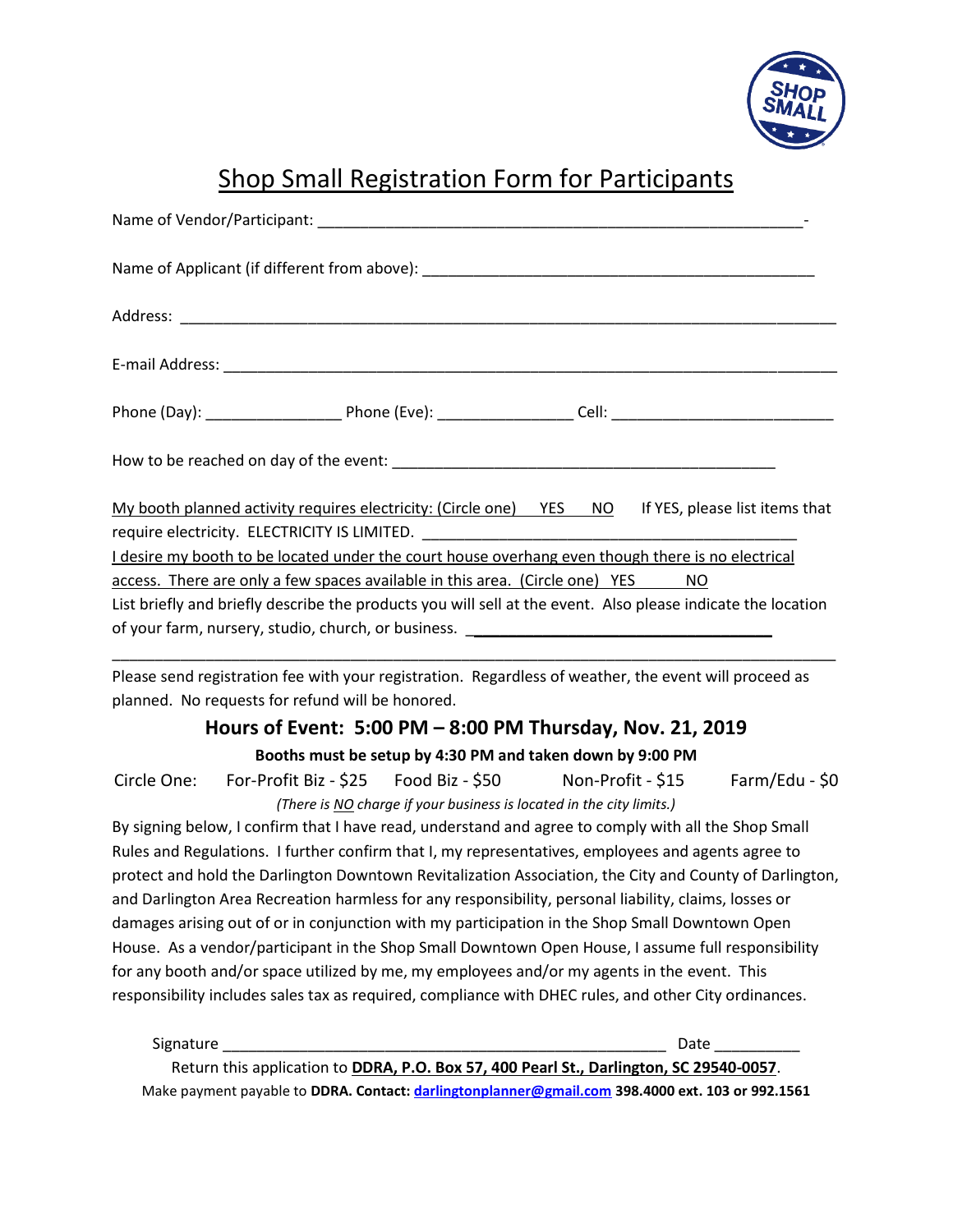

## 2019 Shop Small Downtown Open House Rules and Regulations

### **1. PURPOSE**

- 1.1 Increase pedestrian traffic in Darlington town center.
- 1.2 Assist with non-profit fundraising activities.
- 1.3 Generate economic, social and cultural activity and energy.
- 1.4 Promote Darlington as a place to work and live.
- 1.5 Increase tourism.

#### **2. LOCATION AND HOURS OF OPERATION**

2.1 The event will be located around the perimeter of the Darlington County Court House Square at the junction of Main Street, Pearl Street and Cashua Street.

- 2.2 **The 2019 event will be Thursday, November 21. It will open at 5 PM and close at 8 PM.**
- 2.3 Vendors/participants must be present and registered by staff no later than 4:30 PM for setup. They should close, cleanup and be prepared to depart at by 9:00 PM. If a vendor has not setup his or her booth by the setup time of the event (i.e. 4:30 PM), staff can release the slot to other late comers.

## **3. PRODUCTS**

- 3.1 All vendors and all products to be sold are subject to approval by the DDRA Director.
- 3.2 Compliance with all Departments of Health and Environmental Control, Department of Agriculture and all other applicable guidelines and restrictions are the sole responsibility of the vendor/participant.
- 3.3 Prepared edible goods need to be prepared in a DHEC approved kitchen. It is the responsibility of the vendor/participant to contact DHEC for approval. (DHEC Agent: Mr. Plummer 843.398.4400)
- 3.4 Products encouraged by the DDRA include products from the region such as meat, baked goods, fruit, vegetables, plants, and flowers; fine artwork; hand crafted products; homemade jewelry, soap, and candles; pottery; sculpture and more.
- 3.5 The DDRA will not permit yard sale or flea market merchandise, second-hand clothing, fire arms, or fireworks.
- 3.6 No vendor promotion of political oriented campaigns will be allowed.
- 3.7 Sale by weight must be done using a certified scale.
- 3.8 Artists, craftsmen, photographers, farmers, authors, nurserymen, are encouraged (but not required) to provide sufficient copies of an autobiography, product description and/or interesting business history to distribute with their sales.
- 3.9 Vendors are responsible for paying any state sales tax accrued by their booth.

#### **4. ASSIGNMENTs OF BOOTH SPACE**

4.1 DDRA vendors/participants will be assigned a numbered booth space by the event staff.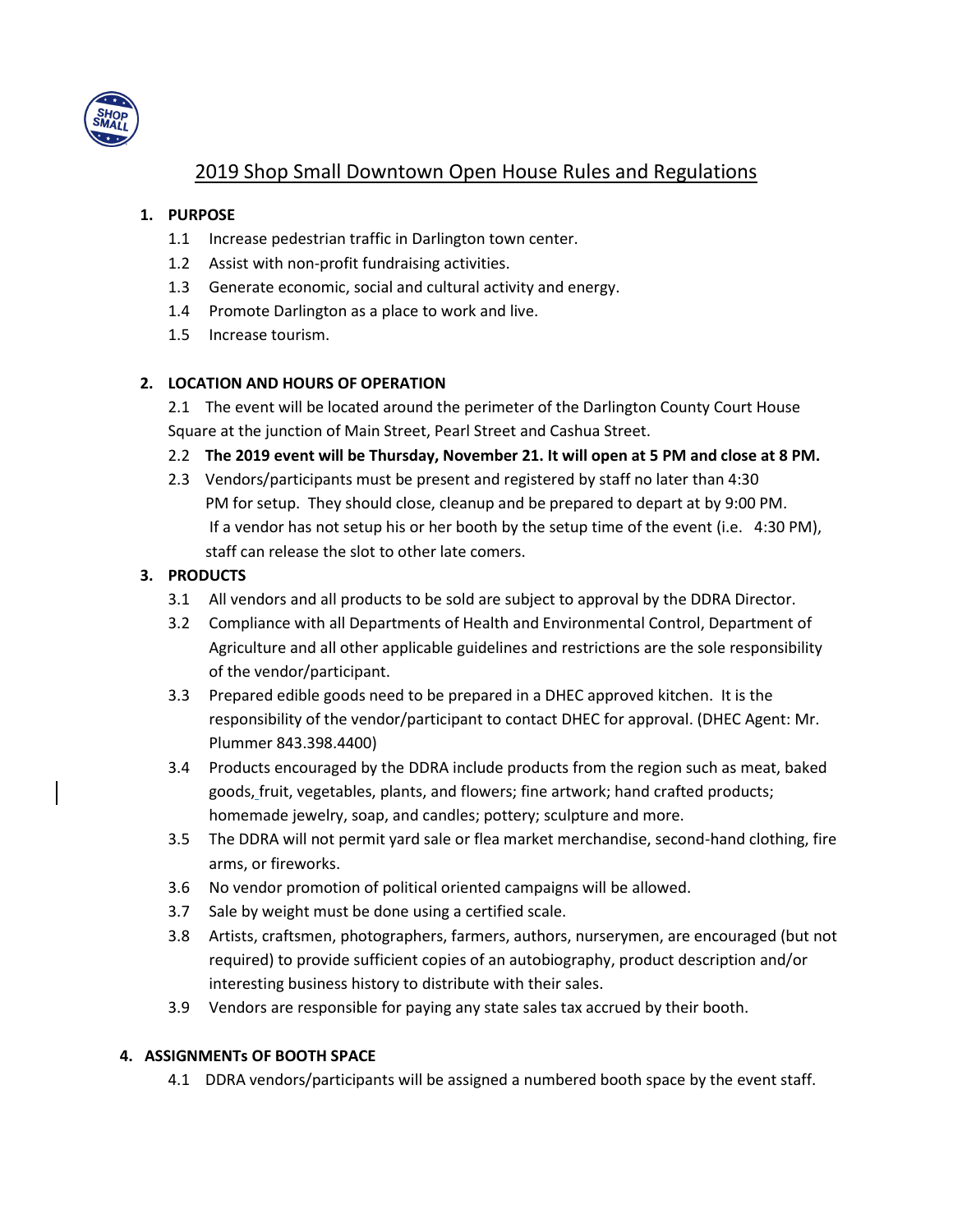

4.2 Event Staff will operate a booth at the northwest corner of the court house for administrative and information support.

4.3 The Darlington Downtown Revitalization Association reserves the right to approve or disapprove any items to be sold at the event, to decide where vendors will be located, and/or to deny or revoke any vendor space when it is considered to be in the best interest of the DDRA purposes.

- 4.4 DDRA Staff reserves the right to designate specific market booths for vendors with special utility or space needs.
- 4.5 Booths may be occupied by no more than two vendors. **Once setup and the market opens, the vendor must remain in the DDRA area until closing.**

## **5. FEE SCHEDULE**

5.1 The fees below provide market vendors/participants a 12' by 12' space to accommodate a 10' x 10' tent booth to sell or market products. **Tents, tables, chairs etc. are NOT provided by DDRA**. No tents or canopies are required for slots under the courthouse overhang.

| \$25 per booth<br>5.2 For-profit, Non-Food Businesses (Individuals or businesses) |
|-----------------------------------------------------------------------------------|
| \$50 per booth<br>5.3 Food Businesses (i.e. food to be eaten on site)             |
| \$15 per booth<br>5.4 Non-profit Organization                                     |
| 5.5 School or Children groups<br><b>NO FEE</b>                                    |
| 5.6 Local Farm products & produce vendors<br><b>NO FEE</b>                        |
|                                                                                   |

*Notes: Fees must be paid PRIOR to the event. Staff reserves the right to revoke vendor privileges of any who violate event Rules and Regulations.*

#### **6. PARKING**

6.1 Traffic flow and parking will be open around the square and in the nearby parking lots. Our purpose is to make parking as convenient as possible for market shoppers, therefore, **Please park around the square only as long as it takes to unload, then move vehicles to nearby**

**parking lots, including the mural parking lot.** 

#### **7. Setup and Booth Requirements**

- 7.1 Vendors must provide their own equipments, i.e., tables, chairs, canopies, extension cords, and/or set-up materials for display of items.
- 7.2 Canopies are not required for spaces under the courthouse overhang. Canopies are required in the open air, but can be waived for one event per booth with staff approval.
- 7.3 Canopies or tents must be clean, in good repair, and properly anchored (e.g., bungee cords and stakes or cinder blocks)
- 7.4 Access to electrical outlets is provided at most perimeter spaces under the trees. Power is 110ac only. Electrical power must be requested by vendors on their registration form and approved in advance by the event Staff.
- 7.5 No electrical heaters are allowed. Vendors/participants may provide their own nonelectrical heaters (e.g., propane heaters)
- 7.6 Offensive or unseemly products and/or booth décor as judged by the event Staff will not be allowed.